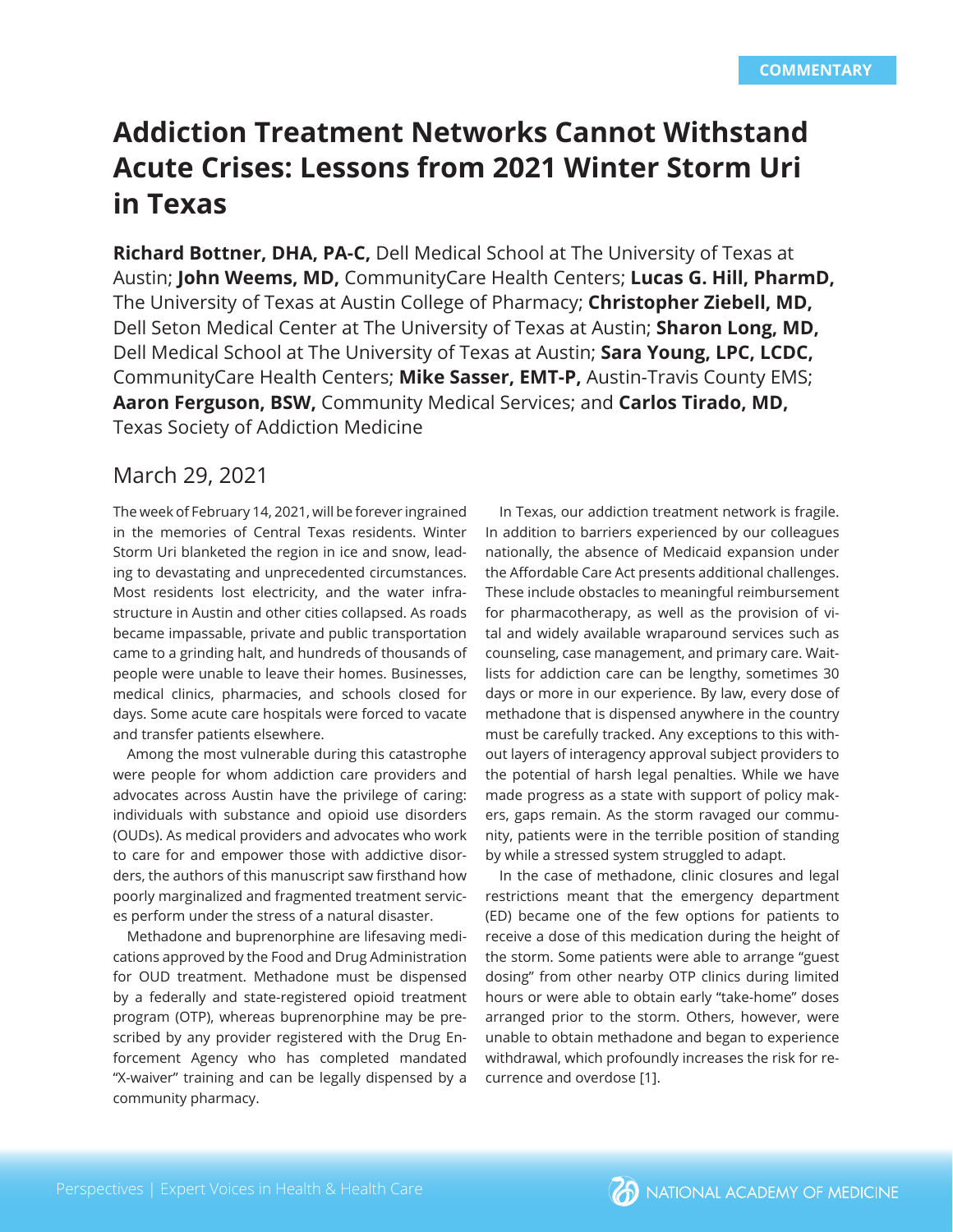We quickly learned the ED was an inadequate solution for these individuals because:

- 1. EDs were already overwhelmed caring for patients who receive dialysis, as all dialysis centers were shuttered during the storm;
- 2. Methadone dispensing laws normally require the patient to return to the ED daily for a single dose, and travel was severely impacted as transportation across Texas closed down;
- 3. Registering patients to receive care at the ED may have generated ED-related medical bills;
- 4. Some ED providers did not wish to take on the perceived burden of dispensing methadone;
- 5. EDs and hospital pharmacies did not have the bandwidth to adapt to the quickly changing emergency regulations; and
- 6. Some hospitals did not stock enough medication to balance inpatient needs with take-home dispensing.

Regulatory hardships also limited access to buprenorphine. Patients could only receive a prescription from a waivered provider and were then tasked with finding a pharmacy to fill a prescription before the storm, all while pharmacists scrutinized prescription monitoring program histories and insurers blocked early refills. Even under normal circumstances, it is challenging for patients to find a community pharmacy that has buprenorphine in stock. A recent secret shopper study in Texas found that only 42 percent of pharmacies were prepared to dispense even a 1-week supply of buprenorphine [2].

Transportation challenges during the storm also affected patient access to buprenorphine. Community health paramedics in the city of Austin were able to dispense bridge buprenorphine for a limited duration for some patients, but these calls for service were prioritized below other acute medical and trauma responses. For providers who attempted to navigate patients and their prescriptions to available pharmacies during the storm, the inequitable everyday barriers to addiction care became a dangerous maze.

Many of the people we serve rely on hourly work to afford access to treatment. In Austin, people were out of work for a week or more, which, for many, meant not having the funds necessary to obtain care. This led to numerous instances of healthcare providers attempting to walk patients through smartphone applications for medication coupons while the patients were experiencing agonizing withdrawal symptoms.

As result of this harrowing experience, we learned the following:

- 1. The current opioid treatment program model for accessing methadone significantly increases treatment barriers and is unable to meet patient needs during a natural disaster or acute crisis. The chokehold on the supply chain became highly visible during the Winter Storm Uri disaster, as the only sites legally allowed to dispense methadone (OTPs) were abruptly closed. To prevent such a breakdown in the future, contingency plans must include a wide array of dispensing sites, which may include EDs and community pharmacies. In fact, permitting community pharmacies to dispense methadone for OUD treatment under normal conditions is standard in many countries and would substantially decrease the transportation burden for patients in the United States [3].
- 2. The regulatory environment around prescribing buprenorphine for OUD treatment is a major barrier. This includes the "X-waiver" training requirement that mandates a minimum of 8 hours of postgraduate training. Dismantling the X-waiver requirement is widely supported by numerous national and state-level professional societies and advocacy organizations and would increase the availability of this mortality-reducing medication, especially during public emergencies, when a limited prescriber pool is highly detrimental [4,5].
- 3. Emergency declarations put forth by state governments must include sweeping provisions for ensuring continuity of care for those engaged in methadone or buprenorphine treatment.
- 4. We must develop robust, value-based approaches to addiction care and no longer rely on expensive fee-for-service or charity-based models. In the setting of an emergency, we must ensure access to a sustainable source of medications regardless of a patient's ability to pay.
- 5. Many of our solutions during Winter Storm Uri relied on a patchwork of informal networks. Our bootstrap strategies and knowledge must be part of fundamental considerations during natural disasters and beyond. The systems dysfunction we observed is a direct result of decades of under-resourcing the addiction medicine community. We must commit to making infrastructure investment for substance use disorders a high priority.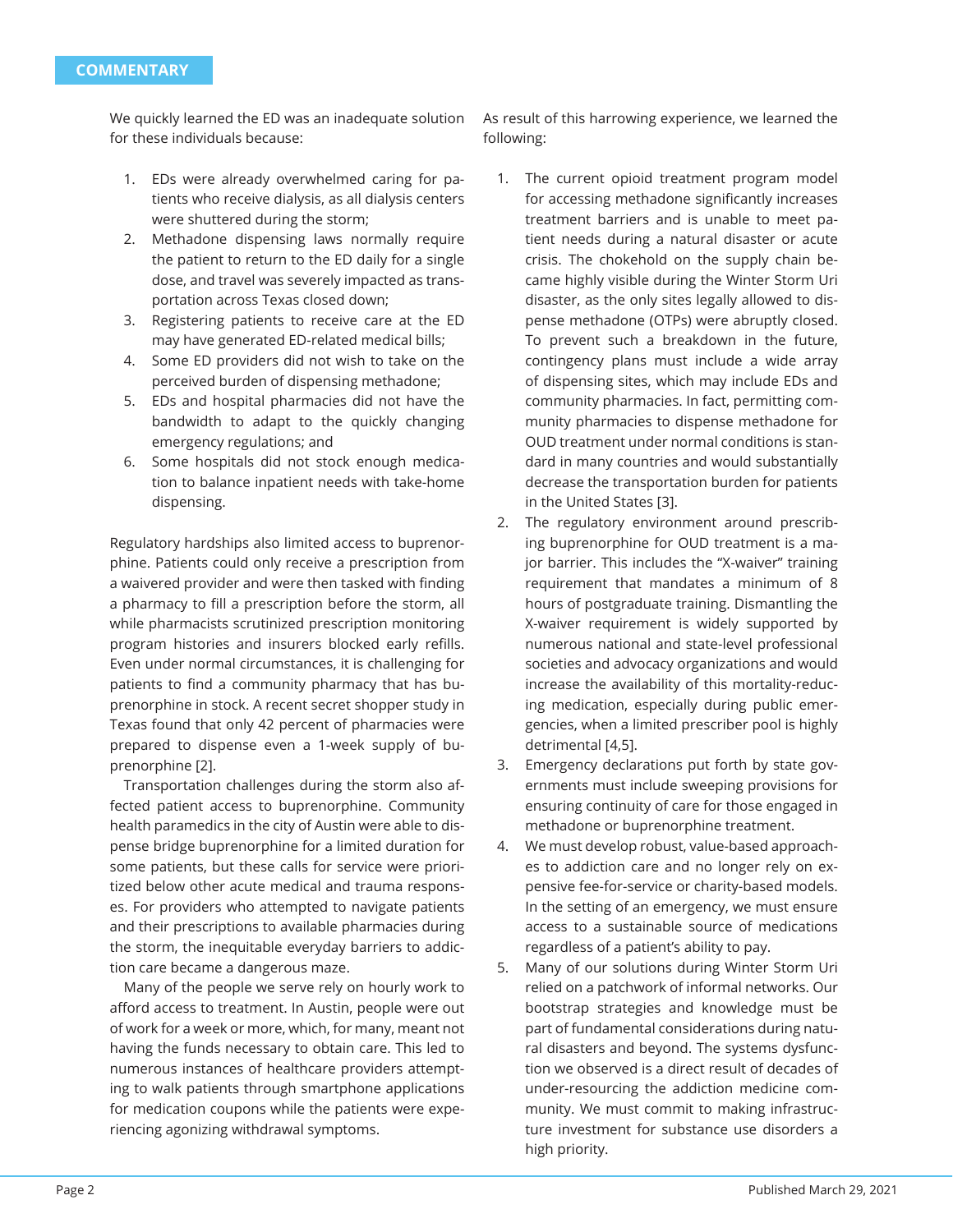6. The health care community must continue making progress toward increasing education and decreasing stigma for people with substance use disorders. During the storm, patients with other diagnoses such as diabetes were met with an abundance of last-minute resources to ensure continuity of care. Unfortunately, we cannot say the same for those with substance use disorders, despite addiction being a treatable chronic medical condition.

More than 1 week after the storm, we were still surveying the damage and unable to reach some of our patients. Due to the absence of interoperability across electronic health records and robust confidentiality standards for those receiving addiction care, we may never know the true losses experienced by our community. The experiences we describe occurred in Austin, but are not unique to our area. Major natural disasters can, and will, happen elsewhere. Policy makers and community leaders across the nation should learn from Winter Storm Uri.

### **References**

- 1. Zweben, J. E., J. L. Sorensen, M. Shingle, and C. K. Blazes. 2020. Discontinuing methadone and buprenorphine: A review and clinical challenges. *Journal of Addiction Medicine*. https://doi.org/10.1097/ ADM.0000000000000789.
- 2. Hill, L. G., L. J. Loera, K. E. Evoy, M. L. Renfro, S. B. Torrez, C. M. Zagorski, J. C. Perez, S. M. Jones, and K. R. Reveles. 2020. Availability of buprenorphine/naloxone films and naloxone nasal spray in community pharmacies in Texas, USA. *Addiction*. https://doi.org/10.1111/add.15314.
- 3. Joudrey, P. J., N. Chadi, P. Roy, K. L. Morford, P. Bach, S. Kimmel, E. A. Wang, and S. L. Calcaterra. 2020. Pharmacy-based methadone dispensing and drive time to methadone treatment in five states within the United States: A cross-sectional study. *Drug and Alcohol Dependence* 211:107968. https:// doi.org/10.1016/j.drugalcdep.2020.107968.
- 4. American College of Emergency Physicians, American Academy of Clinical Toxicology, American Academy of Physical Medicine and Rehabilitation, American College of Obstetricians and Gynecologists, American College of Osteopathic Emergency Physicians, American Medical Association, American Osteopathic Association, American Society of Regional Anesthesia and Pain Medicine, CA Bridge, California Medical Association, End SUD, Massachusetts Medical Society, Shatterproof, Society of

Hospital Medicine, Vituity, and Well Being Trust. 2021. *Letter to Norris Cochran, Acting Secretary, Department of Health and Human Services.* Available at: https://www.acep.org/globalassets/new-pdfs/ advocacy/sign-on-letter-to-acting-secretary-cochran-on-practice-guidelines-for-prescribing-buprenorphine---01.27.21.pdf (accessed March 25, 2021).

5. Woodruff, A. E., M. Tomanovich, L. Beletsky, E. Salisbury-Afshar, S. Wakeman, and A. Ostrovsky. 2019. Dismantling Buprenorphine Policy Can Provide More Comprehensive Addiction Treatment. *NAM Perspectives*. Commentary, National Academy of Medicine, Washington, DC. https://doi. org/10.31478/201909a.

# **DOI**

https://doi.org/10.31478/202103c

# **Suggested Citation**

Bottner, R., J. Weems, L. G. Hill, C. Ziebell, S. Long, S. Young, M. Sasser, A. Ferguson, and C. Tirado. 2021. Addiction Treatment Networks Cannot Withstand Acute Crises: Lessons from 2021 Winter Storm Uri in Texas. *NAM Perspectives.* Commentary, National Academy of Medicine, Washington, DC. https://doi. org/10.31478/202103c

# **Author Information**

**Richard Bottner, DHA, PA-C,** is Assistant Professor, Department of Internal Medicine, Dell Medical School, The University of Texas at Austin (UT). **Christopher Ziebell, MD,** is Medical Director, Department of Emergency Medicine, Dell Seton Medical Center, UT. **Sharon Long, MD, is Affiliate Faculty, Department of** Surgery and Perioperative Care, Dell Medical School, UT. **John Weems, MD,** is Associate Director of Addiction Medicine, CommunityCare Health Centers (Austin's largest Federally Qualified Health Center). Sara **Young, LPC, LCDC,** is Addictions Recovery Services Manager at CommunityCare Health Centers. **Lucas G. Hill, PharmD,** is Clinical Assistant Professor at the UT College of Pharmacy. **Mike Sasser, EMT-P,** is team lead of Austin-Travis County EMS. **Aaron Ferguson, BSW**  is Regional Impact Manager at Community Medical Services. **Carlos Tirado, MD,** is President of the Texas Society of Addiction Medicine.

#### **Confl ict-of-Interest Disclosures**

Lucas Hill discloses receiving personal fees from Hikma Specialty Inc.